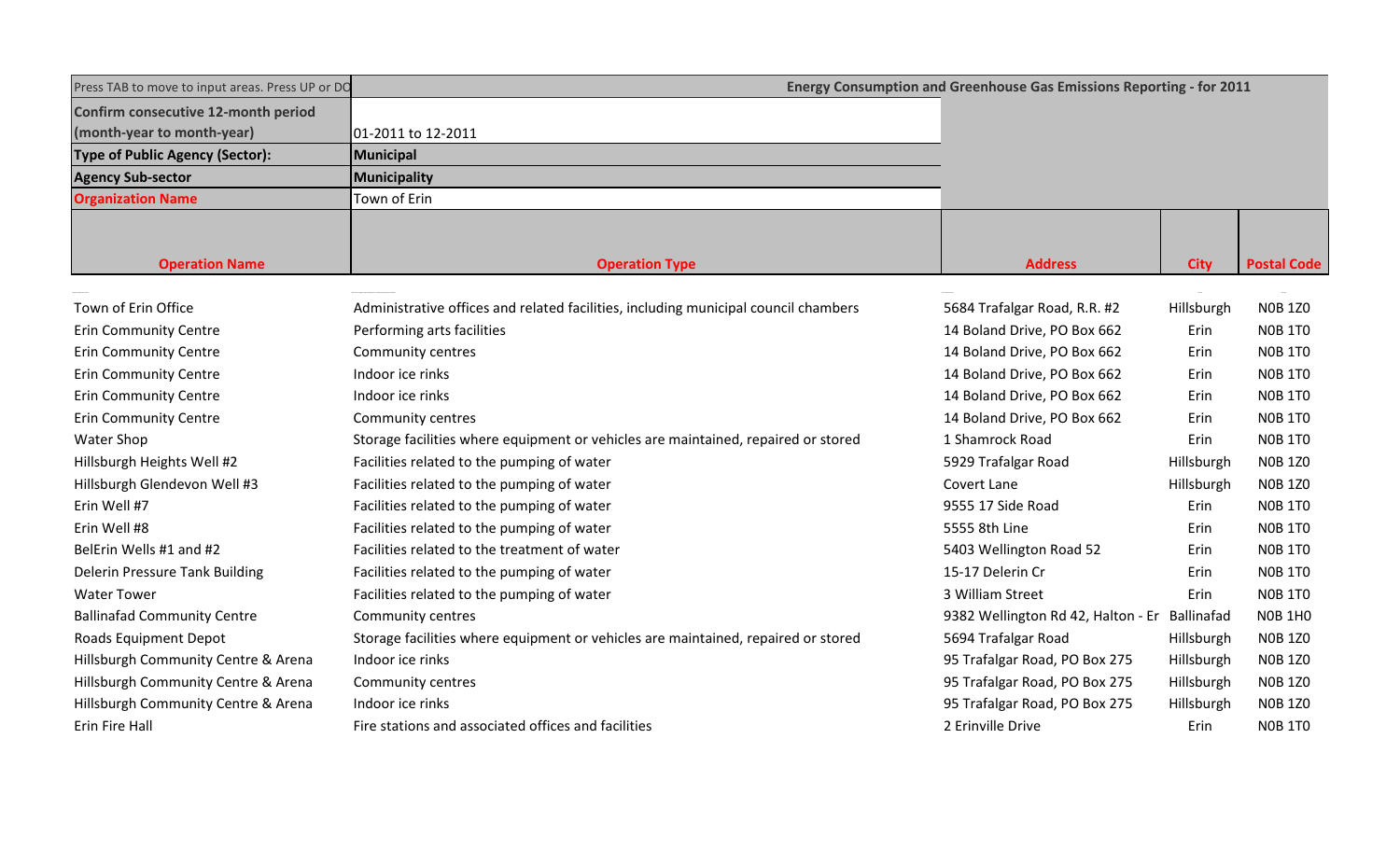| <b>Total Floor Area of the Indoor</b> |               |                        |                    | <b>Energy Type and Amount Purchased a</b> |     |                          |                |                |                   |      |  |  |
|---------------------------------------|---------------|------------------------|--------------------|-------------------------------------------|-----|--------------------------|----------------|----------------|-------------------|------|--|--|
| <b>Space in which Operation is</b>    |               | <b>Average # Hours</b> | <b>Annual Flow</b> |                                           |     |                          |                |                |                   |      |  |  |
| <b>Conducted</b>                      |               | <b>Per Week</b>        | (Mega Litres)      | <b>Electricity</b>                        |     | <b>Natural Gas</b>       | Fuel Oil 1 & 2 | Fuel Oil 4 & 6 | Propane           | Coal |  |  |
|                                       |               |                        |                    |                                           |     |                          |                |                |                   |      |  |  |
| 650.00                                | Square meters | 55                     |                    | 91,328.00000 kWh                          |     | 2,628.00000 Cubic meter  |                |                |                   |      |  |  |
| 338.00                                | Square meters | 50                     |                    | 51,454.63141 kWh                          |     | 9,089.94462 Cubic meter  |                |                |                   |      |  |  |
| 1,461.00                              | Square meters | 50                     |                    | 222,411.88311 kWh                         |     | 39,291.15116 Cubic meter |                |                |                   |      |  |  |
| 2,166.00                              | Square meters | 50                     |                    | 329,735.89242 kWh                         |     | 58,250.94689 Cubic meter |                |                |                   |      |  |  |
| 374.00                                | Square meters | 50                     |                    | 56,935.00635 kWh                          |     | 10,058.10440 Cubic meter |                |                |                   |      |  |  |
| 67.00                                 | Square meters | 50                     |                    | 10,199.58670 kWh                          |     | 1,801.85293 Cubic meter  |                |                |                   |      |  |  |
| 480.00                                | Square meters | 45                     |                    | 34,090.00000                              | kWh | 794.00000 Cubic meter    |                |                |                   |      |  |  |
| 94.00                                 | Square meters | 168                    | 26.24000           | 88,047.00000 kWh                          |     |                          |                |                |                   |      |  |  |
| 35.00                                 | Square meters | 168                    | 38.48000           | 147,528.00000 kWh                         |     |                          |                |                |                   |      |  |  |
| 75.00                                 | Square meters | 168                    | 195.79000          | 136,445.00000 kWh                         |     |                          |                |                |                   |      |  |  |
| 79.00                                 | Square meters | 168                    | 240.59700          | 306,417.00000 kWh                         |     |                          |                |                |                   |      |  |  |
| 56.00                                 | Square meters | 168                    | 0.00010            | 13,322.00000                              | kWh |                          |                |                |                   |      |  |  |
| 21.00                                 | Square meters | 168                    | 240.59700          | 7,829.00000                               | kWh |                          |                |                |                   |      |  |  |
| 57.00                                 | Square meters | 168                    | 195.79000          | 14,052.00000                              | kWh |                          |                |                |                   |      |  |  |
| 366.00                                | Square meters | 10                     |                    | 40,194.00000 kWh                          |     |                          |                |                | 4,021.00000 Litre |      |  |  |
| 676.00                                | Square meters | 55                     |                    | 44,075.00000                              | kWh | 15,726.00000 Cubic meter |                |                |                   |      |  |  |
| 1,532.00                              | Square meters | 40                     |                    | 20,942.65555 kWh                          |     | 16,501.53205 Cubic meter |                |                |                   |      |  |  |
| 340.00                                | Square meters | 40                     |                    | 4,647.84784                               | kWh | 3,662.21991 Cubic meter  |                |                |                   |      |  |  |
| 47.00                                 | Square meters | 40                     |                    | 642.49661                                 | kWh | 506.24805 Cubic meter    |                |                |                   |      |  |  |
| 450.00                                | Square meters | 168                    |                    | 87,391.00000 kWh                          |     | 168.00000 Cubic meter    |                |                |                   |      |  |  |